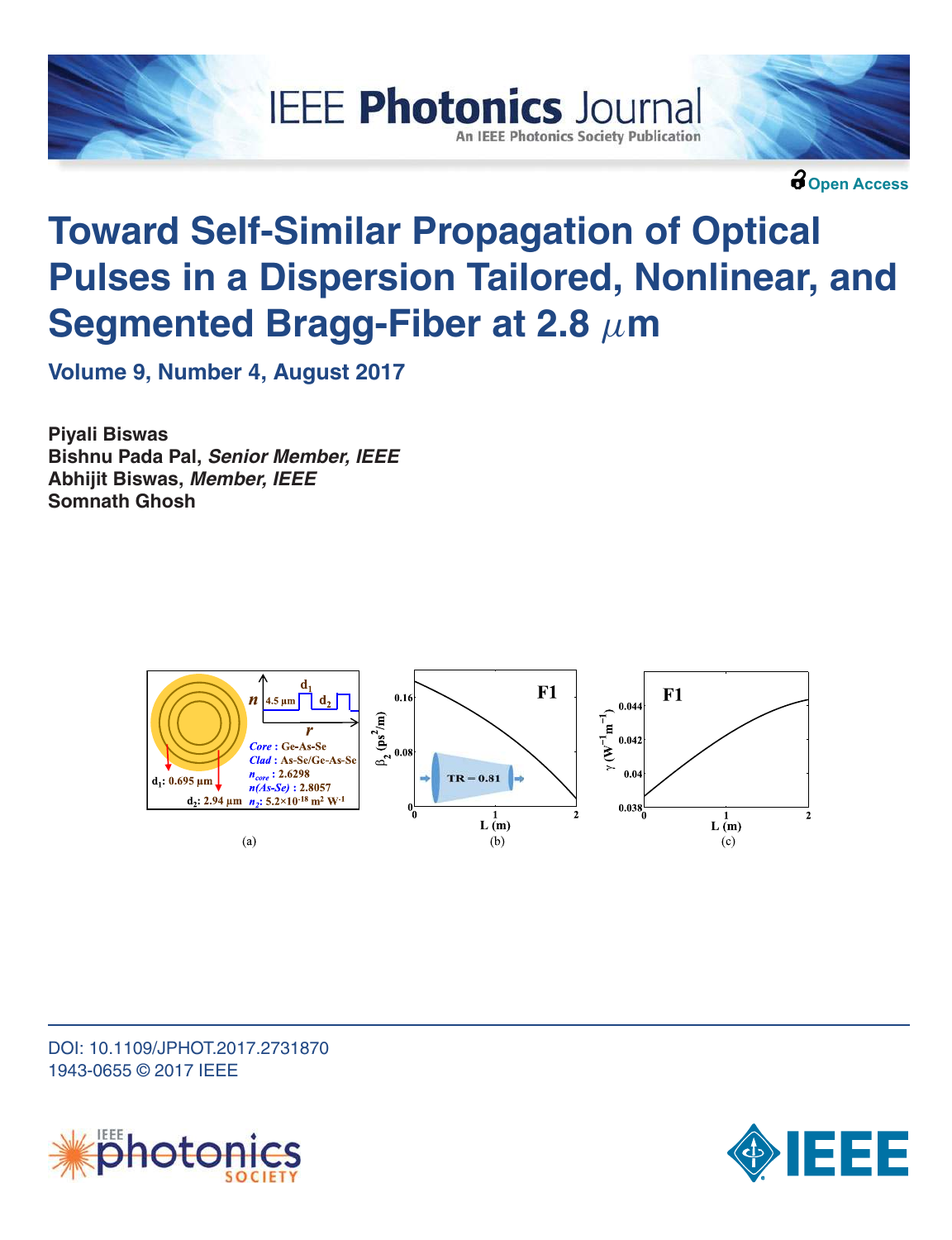# **Toward Self-Similar Propagation of Optical Pulses in a Dispersion Tailored, Nonlinear, and Segmented Bragg-Fiber** at 2.8  $\mu$ m

#### **Piyali Biswas,**<sup>1</sup> **Bishnu Pada Pal,**<sup>2</sup> **Senior Member, IEEE, Abhijit Biswas,**<sup>1</sup> **Member, IEEE, and Somnath Ghosh**<sup>3</sup>

<sup>1</sup> Institute of Radio Physics and Electronics, University of Calcutta, Kolkata 700009, India <sup>2</sup>Department of Physics, Bennett University, Greater Noida 201310, India <sup>3</sup>Department of Physics, Indian Institute of Technology, Jodhpur 342011, India

*DOI:10.1109/JPHOT.2017.2731870*

1943-0655 © 2017 IEEE. Translations and content mining are permitted for academic research only. *Personal use is also permitted, but republication/redistribution requires IEEE permission. See http://www.ieee.org/publications\_standards/publications/rights/index.html for more information.*

Manuscript received May 9, 2017; revised July 20, 2017; accepted July 21, 2017. Date of publication July 23, 2017; date of current version August 22, 2017. This work was supported by the Department of Science and Technology India under INSPIRE Faculty Fellow scheme (IFA-12; PH-23) and in part by the Department of Navy (USA) Grant issued by ONRG (N62909-10-1-7141). Corresponding author: Somnath Ghosh (e-mail: somiit@rediffmail.com).

**Abstract:** We demonstrate self-similar stable propagation of parabolic optical pulses through a highly nonlinear specialty Bragg fiber at 2.8  $\mu$ m by a numerical approach. To obtain such propagation characteristics over a longer length of a Bragg fiber, we propose and verify a fiber design scheme that underpins passive introduction of a rapidly varying group-velocity dispersion around its zero dispersion wavelength and modulated nonlinear profile through suitable variation in its diameter. To implement the proposed scheme, we design a segmented and tapered chalcogenide Bragg fiber in which a Gaussian pulse is fed. Transformation of such a launched pulse to a self-similar parabolic pulse with full-widthat-half-maxima of 4.12 ps and energy of ∼39 pJ is obtained at the output. Furthermore, a linear chirp spanning across the entire pulse duration and 3 dB spectral broadening of about 38 nm at the output are reported. In principle, the proposed scheme could be implemented in any chosen set of materials.

**Index Terms:** Fiber nonlinear optics, pulse shaping.

# **1. Introduction**

Nonlinear propagation of high power optical pulses at the mid-infrared (mid-IR) ranging from 2 to 25  $\mu$ m has become an exciting area of research in science and technology due to its potential applications particularly in defence, biomedical surgery, supercontinuum (SC) generation, micro-machining, spectroscopic molecular finger printing, chemical/bio-molecular sensing, weather forecasting and so on [1]–[4]. Such applications require efficient mid-IR pulsed laser sources and suitable light-guiding structures. Silica made fibers are not useful in mid-IR wavelength range due to their high absorption loss. Hence, the urgent need of suitable mid-IR optical fibers has propelled the development of most potential candidate in this regime namely chalcogenide glass materials (i.e., glasses containing cations of S, Se, Te) which exhibit excellent linear and nonlinear properties. Moreover, post-processed less toxic nature of such glasses makes them useful for biomedical diagnosis. However, presence of high Kerr nonlinearity in such glasses (value of  $n_2$  1000 times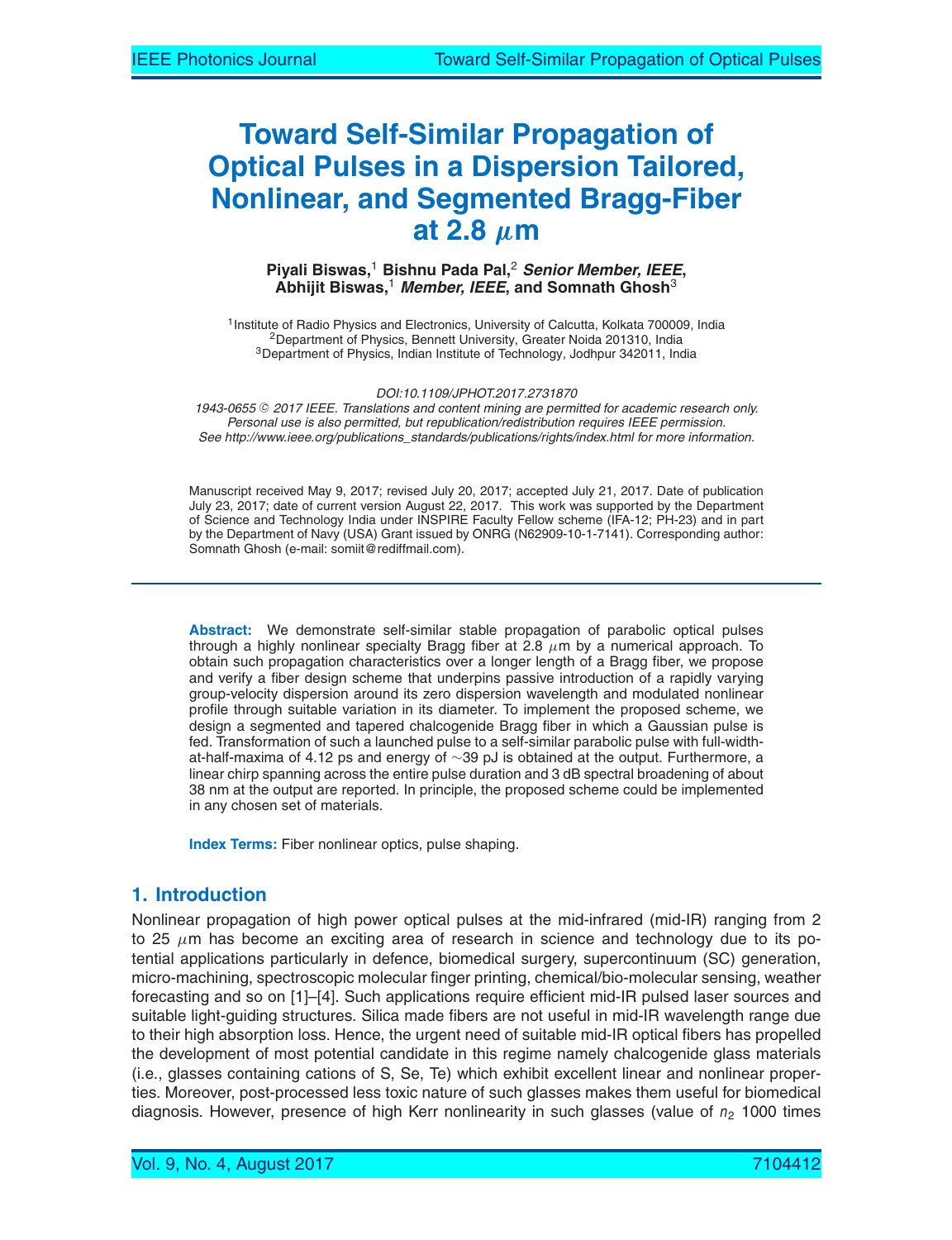larger than that of silica) makes the optical fibers compulsorily highly nonlinear [5] which in turn deviates the dynamics of optical pulse propagation through them from the standard one. Recent developments on mid-IR lasers and availability of fabrication-compatible low-loss nonlinear infrared (IR) glasses have been driving further studies on nonlinear pulse propagation in the IR wavelength range [6]–[8]. Usually, dynamics of any nonlinear systems in physics require solving a set of similar kind of certain complex partial differential equations. For a simplified approach to study nonlinear pulse propagation, one often exploits symmetry techniques to obtain a self-similar kind of solutions to these equations [9]. Nonlinear Schrödinger equation (NLSE) governs nonlinear electromagnetic wave propagation in fiber optics, solution of which in the normal group velocity dispersion (GVD) regime is asymptotically self-similar, whose temporal power profile is parabolic in shape [10], [11]. Such self-similar parabolic solutions of NLSE have tremendous capability of tolerating large nonlinearity without suffering wave breaking [12]. Furthermore, increasing demand of ultrashort, high power pulse propagation in various applications have attracted considerable attention to researchers toward self-similar propagation. Ultra-short high power pulses propagating through a nonlinear medium often suffer from the deleterious effect of optical wave breaking (OWB) due to accumulation of large nonlinear phase shift and interference effect during pulse propagation [13]. Also, investigations have revealed that OWB can be promisingly avoided by formation of self-similar parabolic pulses (PP) with linear chirp across its width. To date, several studies have been reported in the literature on the formation of PPs, in both active and passive fibers [14]–[21]. However, recent investigations have revealed that PPs that are formed in highly nonlinear and passive fibers (mainly chalcogenide fibers), are unable to reach steady state condition of propagation after formation due to excessive nonlinearity that overshadows the dispersion. As a result, the parabolic temporal pulse profile gradually reshapes itself into a nearly rectangular profile and eventually leading to OWB. Hence, the so formed PPs are *merely intermediate transient state* of propagation and eventually fail to retain its *acquired self-similarity* over longer propagation length [18], [22]. Very recently, in this direction some studies have been reported on pulse propagation in highly nonlinear and dispersion decreasing microstructured optical fibers (MOF) where the self-similar propagation of PPs is limited to a few centimeters. It was also established that pulse propagation in this regime is independent of the choice of fiber's dispersion profile and prone to instabilities [23]. In order to address the challenge in realizing high power parabolic pulses through highly nonlinear fibers, it is worthwhile to quantify the *soliton order N* that inherently include the peak power of the input pulse. On the basis of few reports in [24], [25], self-similar PPs are realizable in passive fibers with  $N \leq 10$  over longer distances whereas the same is difficult in fibers with N  $\gg$  10 as in the cases of chalcogenide glass made fibers. Thus for our targeted applications in the mid-IR wavelength range such as high power delivery [2], [3], [26], and SC-generation at mid-IR [1] necessitate novel schemes for designing specialty fibers to address the specific difficulty of high power PP propagation over longer distances through nonlinear media [27]. To address this state-of-the-art challenge, we propose a new scheme. The motivation of our proposed fiber scheme and the design based on it is to achieve self-consistent parabolic pulses evolved from some initial pulse with higher intensity and much shorter/ultrashort pulse duration over much longer distances at mid-IR.

In this work, we propose a specialty Bragg fiber design eventually independent of choice of fiber materials available at mid-IR, whose dispersion profile has been unconventionally tailored for attainment of self-similarity with propagation in a highly nonlinear medium, and numerically demonstrate the propagation of self-similar parabolic pulses through such a highly nonlinear and passive Bragg fiber at the mid-IR wavelength of 2.8  $\mu$ m. For this purpose, we choose suitable chalcogenide glasses for designing the Bragg fiber: *GeAsSe* as the low index core material and combination of *AsSe/GeAsSe* as the cladding material. In order to obtain self-similar propagation for the formed PPs, we employ a rapidly varying GVD profile with a mean value close to zero so that the effect of dispersion induced phase shift on pulse in such a segmented highly nonlinear Bragg fiber (HNBF) can be reduced significantly. Formation of high power PPs through self-similar propagation over long lengths of the designed HNBF is reported. Characteristic temporal and spectral broadening of PPs are also shown with proper linear chirp across the pulse width.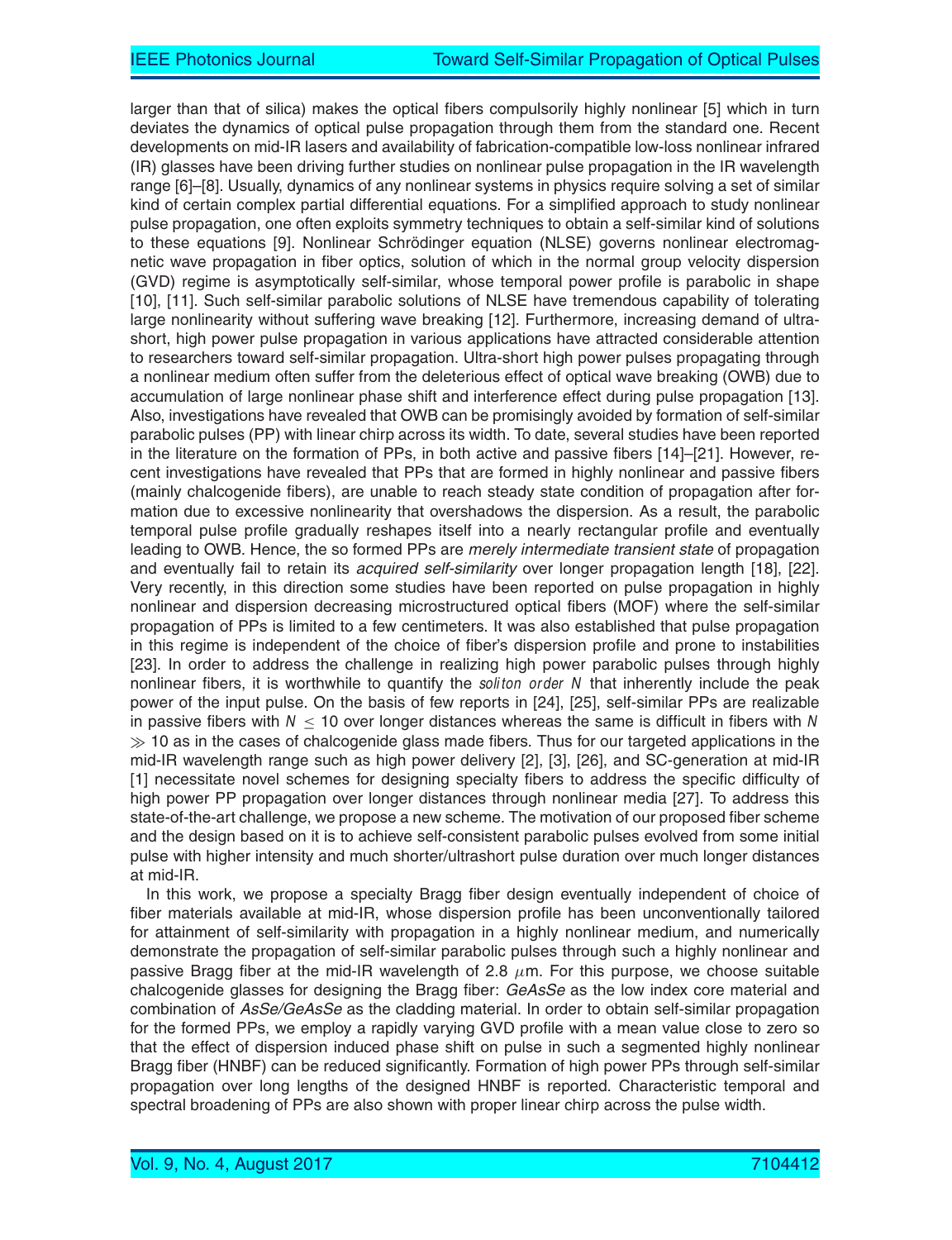#### **2. Numerical Model**

Parabolic pulses with linear chirp across its width are formed through interplay between nonlinear phenomenon of self phase modulation (SPM) and positive GVD. In highly nonlinear passive fibers, primarily nonlinearity drives the dynamics of such PPs overshadowing dispersion and hence fails to attain self-similarity. In order to study the dynamics of ultra-short pulse propagation through a dispersion and nonlinearity tailored HNBF, we need to solve the nonlinear Schrödinger equation (NLSE) numerically for a slowly varying picosecond (ps) pulse envelope  $A(z, t)$  [28].

In an ideal loss-less optical fiber in the normal GVD regime i.e., where value of GVD parameter  $\beta_2$  is positive for a hyperbolic dispersion decreasing profile along length of the fiber, the asymptotic solution of NLSE yields a parabolic intensity profile. Under this condition, the propagation of optical pulses is governed by the NLSE of the form

$$
i\frac{\partial A}{\partial z} - \frac{\beta_2}{2}D(z)\frac{\partial^2 A}{\partial T^2} + \gamma(z)|A|^2 A = 0,
$$
\n(1)

where  $\beta_2$  (GVD parameter) > 0 at z = 0, D(z) is length dependent dispersion profile due to tapering with  $D(0) = 1$  and customized according to our proposed scheme, and  $\gamma(z)$  is longitudinally varying nonlinear (NL) coefficient. Initially, we have neglected the third order dispersion (TOD) effect during pulse propagation, and thus have excluded the term relating TOD from (1). The dispersion and nonlinear parameters i.e.,  $\beta_2$  and  $\gamma$  are calculated along the propagation length of the segmented HNBF at the central wavelength of 2.8  $\mu$ m. With the use of coordinate transformation  $\xi = \int_0^z D(z')dz'$ and defining a new amplitude  $U(\xi, T) = \frac{A(\xi, T)}{\sqrt{D(\xi)}}$  $\frac{\xi,\,I}{D\left( \xi\right) },$  (1) transforms to

$$
i\frac{\partial U}{\partial \xi} - \frac{\beta_2}{2} \frac{\partial^2 U}{\partial T^2} + \gamma(z) |U|^2 U = i \frac{\Gamma(\xi)}{2} U,
$$
 (2)

where,

$$
\Gamma(\xi) = -\frac{1}{D} \frac{dD}{d\xi} = -\frac{1}{D^2} \frac{dD}{dz}.
$$
\n(3)

Equation (3) clearly indicates that  $D(z)$  is a decreasing function of z. Hence decreasing dispersion acts exactly as <sup>z</sup>-dependent gain term in (2) mimicing a length dependent fiber amplifier with normal GVD. For specificity, if we choose  $D(z) = \frac{1}{1+\log z}$ , the gain coefficient becomes constant, i.e.,  $\Gamma = \Gamma$  $\Gamma_0$ . Here, in the normal GVD regime, for the chosen dispersion profile, and for a constant gain coefficient, the NLSE yields an asymptotic self-similar parabolic solution with a linear-chirp across its width. The chirp developed is the time dependence of the instantaneous frequency  $\omega$  and is computed using the relation,

$$
\delta \omega(\mathcal{T}) = -\frac{\partial \phi}{\partial \mathcal{T}},\tag{4}
$$

where  $\phi$  is the accumulated phase shift for both dispersion and nonlinearity simultaneously. For subsequent discussion in this paper, it is convenient to use representative notations  $L_D$  as the dispersion length,  $L_{NL}$  the nonlinear length and N as representing soliton number:

$$
L_D = \frac{T_0^2}{|\beta_2|}, \qquad L_{NL} = \frac{1}{\gamma P_0}, \qquad \text{and} \qquad N = \sqrt{\frac{L_D}{L_{NL}}}.
$$
 (5)

where  $P_0$  is the peak power of the initial pulse,  $T_0$  is the initial pulse duration (half-width at  $1/e$ intensity point). Equation (2) has been solved by Split-Step Fourier Method (SSFM) which is possibly the easiest and fastest way to solve the NLSE numerically [28].

In order to check the quality of the evolved parabolic pulse, we compute the evolution of the misfit parameter (M) between the pulse temporal intensity profile  $|U|^2$  and the parabolic fit  $|p|^2$  of the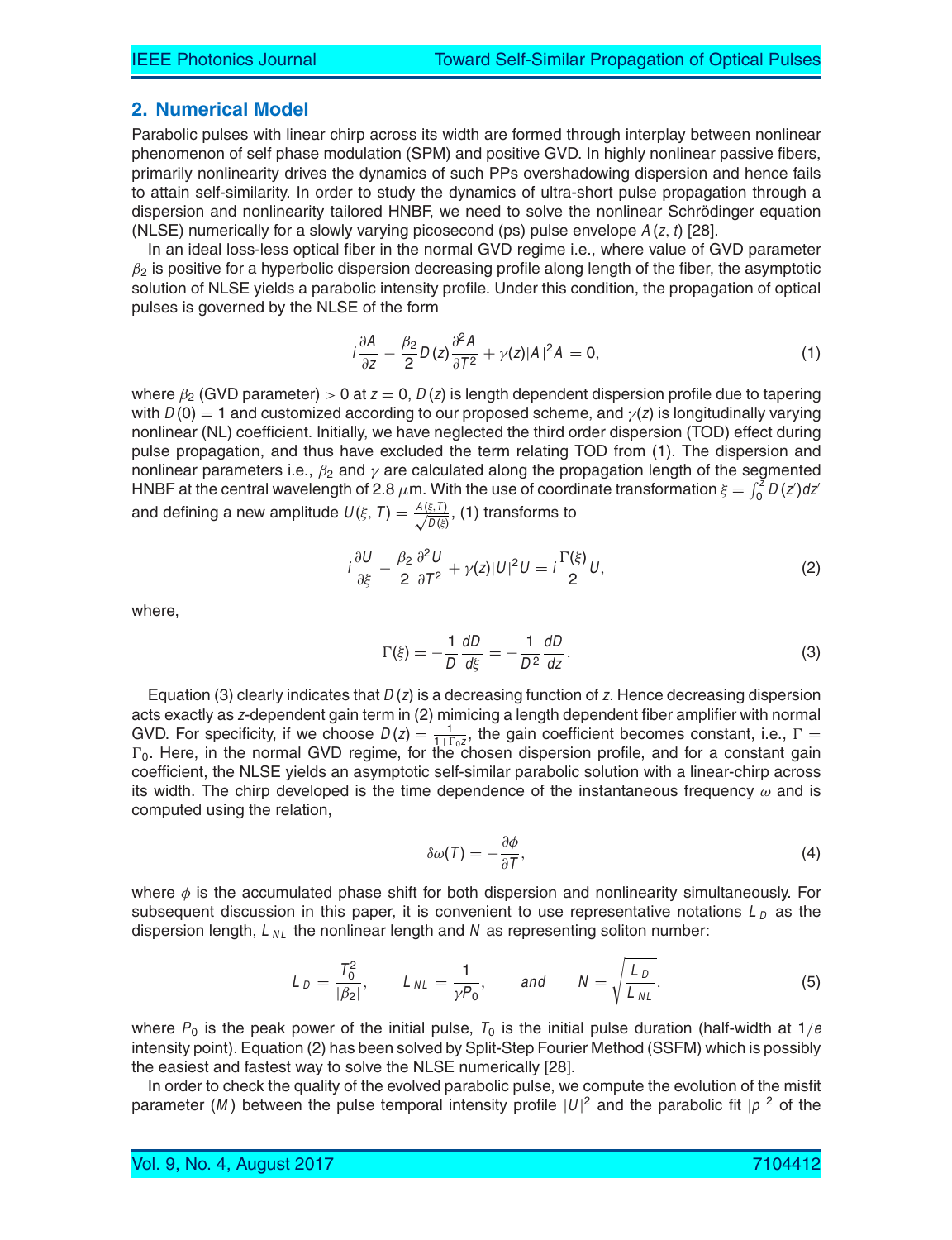same energy defined as [21]

$$
M^{2} = \frac{\int [|U|^{2} - |\rho|^{2}]^{2} dT}{\int |U|^{4} dT},
$$
\n(6)

where the expression for the parabolic fit with peak power  $P_p$  and pulse duration  $T_p$  is given by:

$$
p(T) = \begin{cases} P_p(1 - \frac{T^2}{T_p^2}) & \text{for } |T| \le |T_p| \\ 0 & \text{for } |T| > |T_p| \end{cases}
$$
 (7)

The smaller value of  $M$  indicates the better fit to the targeted parabolic waveform. We have considered  $M < 0.04$  which is sufficient for a pulse to be parabolic.

Moreover, we have chosen picosecond pulses for the study of pulse propagation, which are said to be free from higher order nonlinear effects such as SRS, TPA, etc. [29]. Thus, initially we have not incorporated the term relating such higher order nonlinearities into our computation. Later, we have considered such higher order nonlinear terms (e.g., SRS and TPA coefficients) along with the term relating TOD into the computation for better accuracy of the results and NLSE takes the form,

$$
\frac{\partial U}{\partial z} = -\frac{\alpha}{2}U - i\frac{\beta_2}{2}\frac{\partial^2 U}{\partial T^2} - \frac{\beta_3}{6}\frac{\partial^3 U}{\partial T^3} + i\left(\gamma(z) + i\frac{\alpha_2}{2A_{eff}}\right)\left(1 + \frac{i}{\omega_0}\frac{\partial}{\partial T}\right)U\int_{-\infty}^{\infty}R(T)UdT, \tag{8}
$$

where,  $\beta_3$  is the third order coefficient and  $R(T) = (1 - f_R)\delta T + f_R h_R(T)$  is the response function including the Raman response function

$$
h_R(T) = \frac{\tau_1^2 + \tau_2^2}{\tau_1 \tau_2^2} \exp(-T/\tau_2) \sin(T/\tau_1).
$$
 (9)

Here,  $f_R$  is the Raman response,  $\tau_1$  and  $\tau_2$  have their usual meanings. The term  $\gamma(z) + i \frac{\alpha_2}{2A_{eff}}$ accounts for the nonlinear loss due to TPA where  $\alpha_2$  is the TPA coefficient.

#### **3. Fiber Design Scheme**

In order to achieve self-similar propagation, we propose a new method based on a suitable dispersion and nonlinearity tailoring in highly nonlinear media along the propagation length. The scheme is endowed with a rapid variation of dispersion and nonlinearity over the propagation length. Specifically, the dispersion varies rapidly along the fiber length around a positive mean value, while the fiber nonlinearity correspondingly gets simultaneously modulated (due to its <sup>z</sup>-dependence) around a high value of  $\gamma$ . Recently, some works have been reported where specific fiber designs are adopted in order to achieve self-similar PPs [30], [31]. To implement the proposed scheme, we target to design a specialty optical fiber to support self-similar parabolic pulse at 2.8  $\mu$ m in the mid-IR wavelength range. The availability of laser source at 2.8  $\mu$ m has driven us to design a parabolic pulse source at this mid-IR wavelength. Furthermore, fabrication-compatible chalcogenide glasses at mid-IR are highly nonlinear in nature. To meet the challenges to form self-similar pulses in such fibers, we design two HNBFs with customized dispersion and nonlinear profiles.

Initially, we have designed a dispersion decreasing Bragg fiber (DDBF) for PP formation, where light is guided by the designed PBG around the chosen wavelength. To achieve this, we have considered two chalcogenide glass materials namely, (a) *GeAsSe* having a refractive index of 2.6298, and (b)  $\overline{ASSe}$  with a higher refractive index of 2.8057, both at 2.8  $\mu$ m. The thermal conductivity of *GeAsSe* core is 0.18 W/m.K which is lower than that of the cladding material *AsSe* (0.24 W/m.K) exhibitting a good thermal compatibility of the two, as generated heat would easily be dissipated through the cladding structure. Moreover, other physical parameters of the two materials are in good agreement to have better thermo-mechanical compatibility [32]–[34]. The designed HNBF consists of *GeAsSe* core of radius 4.5  $\mu$ m surrounded by three successive bi-layers of cladding thereby forming the desired PBG. Here, a cladding bi-layer consists of a high-index  $AsSe$  layer of width  $d_1$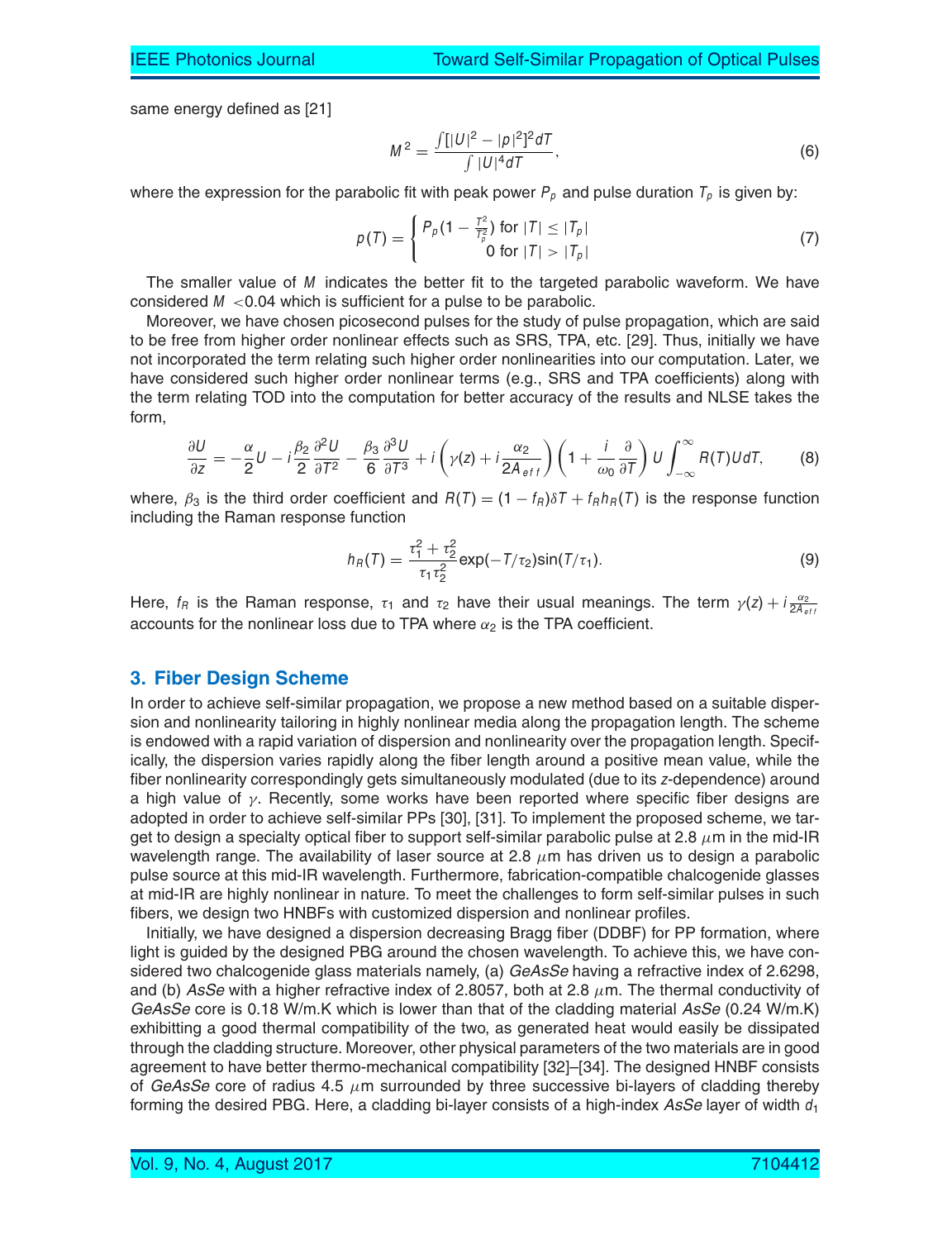

Fig. 1. (a) Input cross-section with refractive index profile of the designed photonic Bragg fiber F1; variation of (b) GVD parameter ( $\beta_2$ ) and (c) nonlinear parameter ( $\gamma$ ) along the length of F1.



Fig. 2. (a) Input cross-section of the 1 m long designed HNBF F2 with its dimensions; longitudinal variations of (b) GVD parameter  $(\beta_2)$ , and (c) nonlinear parameter ( $\gamma$ ) for F2.

along with a low-index *GeAsSe* layer of width  $d_2$ . The nonlinear refractive index  $n_2$  of the core material is very high,  $\sim$ 5.2  $\times$  10<sup>-18</sup>m<sup>-2</sup>/W at 2.8  $\mu$ m. We refer to this designed HNBF as F1 as shown in Fig. 1(a). For F1, the value of GVD parameter  $\beta_2$  is 1.8  $\times$  10<sup>-1</sup>  $p s^2 m^{-1}$  and nonlinear parameter  $\gamma$  is  $3.8 \times 10^{-2}$  W<sup>-1</sup>m<sup>-1</sup>, both at 2.8  $\mu$ m. Further, starting with these parameter values, F1 is assumed (in our design) to be down-tapered with a taper-ratio 0.81 over a length of 2 m. The output end cross-sectional parameters of F1 are (i.e., at 2 m): core-radius  $r = 3.64 \mu m$ ,  $d_1 = 0.56 \mu m$ ,  $d_2 =$ 2.38  $\mu$ m,  $\beta_2 = 1.26 \times 10^{-2} \text{ ps}^2 \text{m}^{-1}$ , and  $\gamma = 4.43 \times 10^{-2} \text{ W}^{-1} \text{m}^{-1}$ . The longitudinal dependences of  $\beta_2$  and  $\gamma$  for F1 are shown in Fig. 1(b) and (c), respectively. The other HNBF, denoted as F2, is 1 m long with the same material as mentioned above keeping the input-end cross-section identical to the output-end cross-section of F1 in order to avoid any discontinuity in parameter values. F2 is down tapered with a taper-ratio of 0.98, so that the value of  $\beta_2$  starts from positive, crosses zero value and reaches negative dispersion regime. Previously, existence of of PPs in negative dispersion regime has already been reported [35]. Now this specific dispersion profile of F2 is repeated in such a way over the next few meters in order to realize a rapidly varying periodic dispersion profile with a nearly mean-zero  $\beta_2$  value. Such a dispersion tailoring in F2 is deliberately exploited in order to customize the dispersive effect of fiber on pulse propagation (along with associated modulation in  $\gamma$ ) so as to achieve self-similarity of the formed PP. The cross-section of F2 is shown in Fig 2(a). Moreover, the longitudinal variations of  $\beta_2$  and  $\gamma$  are depicted in Fig. 2(b) and (c), respectively. The entire dispersion profile of the proposed segmented fiber with both F1 and F2 connected together following the proposed scheme are illustrated in Fig. 3(a). Corresponding variation of  $\gamma$  is shown in Fig. 3(b) for the segmented HNBF over an arbitrarily chosen length of 8 m. In this context, the down taper-ratios assumed in our designed fiber were 0.81 and 0.98, which have been reported by other researchers [36], [37]. An experimental evidence of the down-tapering of an *AsSe* was reported in [38], [39] though not for *GeAsSe*. Since both these are thermally compatible chalcogenide glasses for stack and draw, we are optimistic that such taper ratios should be achievable in our designed fibers, if and when gets fabricated. In the proposed fiber design, the dispersion curve has crossed the zero dispersion value several times and hence the impact of third order dispersion (TOD) may have a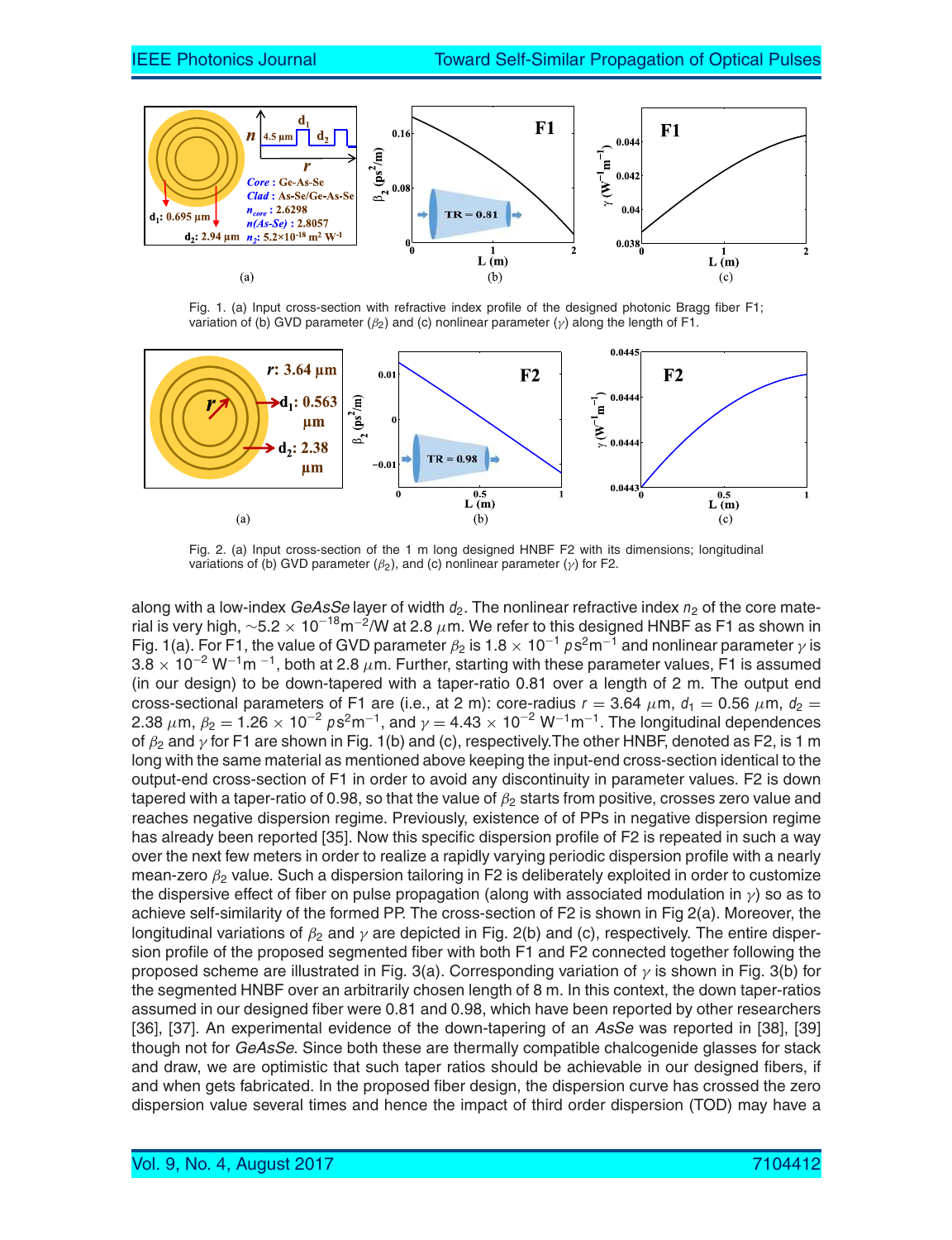

Fig. 3. (a) Variation in  $\beta_2$  along the proposed segmented fiber over a length of 8 m. The initial 2 m length of F1 is combined with next six alternatively up-down segmented F2. Inset shows the variation in  $\beta_2$  of alternating F2 over length; (b) variation in  $\gamma$  along the total length of the proposed HNBF. Zoomed view of the  $\gamma$  profile over alternating F2 only is shown as inset.

strong effect on pulse propagation, as previously it has been shown that in a dispersion decreasing fiber (DDF), when the ratio of TOD length  $L_D$  to  $L_D$  (i.e.,  $L_D/L_D$ ) is much greater than unity, it limits the stable propagation length of the pulse leading to asymmetric broadening and oscillations in both temporal and spectral domains [25], [40]. In the present work, for simplicity we have neglected the value of TOD and its impact on pulse propagation which will not be negligible in practice and later discussed separately in the next section. Further, the impact of TOD can be minimized by a suitable fiber design scheme. The proposed rapid dispersion variation along with nonlinearity modulation over length could be otherwise achieved by a single fiber with simultaneous up-and-down tapering. However, fabrication of such structures using chalcogenide glasses via state-of-the-art fabrication processes may be somewhat challenging [41]. Hence from the view-point of easier fabrication, we have designed the segmented fiber consisting of a 1 m long HNBF with zero-crossing longitudinal dispersion profile that can be spliced with another identical fiber tapered reversely and the process could be continued over longer distances with some compromise in loss penalty. In this context, a Bragg fiber is essentially a 1D equivalent of microstructured optical fibers/PCFs. Since splicing, tapering and jointing of microstructured fibers are no longer an insurmountable technical issue [42] and as the Bragg fiber cross-section has a simple core-clad structure, so we believe that there will be no major technical issues in successful splicing of such fibers with standard state-of-the-art equipment as and when such fibers of our design would be experimentally realized.

### **4. Results and Discussions**

In our study, we considered an un-chirped Gaussian shaped initial pulse centered at the wavelength of 2.8  $\mu$ m, from a mode-locked Er<sup>3+</sup>-doped ZBLAN fiber laser as the optical source [43]. We have considered the peak power of the initial pulse to be 150 W and full-width-at-half-maximum (FWHM) to be 2.0  $p$ s. The initial pulse with energy 0.3 nJ (as calculated) was assumed to be injected at the input end of the segmented HNBF and propagated down the entire fiber length of 8 m. In this context, all computations regarding the fiber design and pulse propagation were carried out for the only supported fundamental mode.

To understand the pulse dynamics, we analyze the results obtained both qualitatively as well as quantitatively. The overall pulse evolution is depicted in Fig. 4(a). Our findings reveal that after propagating only 1.5 m from the input end of the HNBF, Gaussian pulse starts evolving toward parabolic intensity profile in the time domain. Misfit parameter (M ) computation for pulse evolution dictates that at 1.55 m from the input end of the HNBF, PP has been evolved with the minimum value of  $M = 0.0179$ . The misfit parameter M evolution over length is shown as inset of Fig. 4(a). Explicit numerical study of the propagation dynamics reveals that once PP is formed in the HNBF, it maintains its shape over rest part of the length of the designed segmented HNBF. At the output end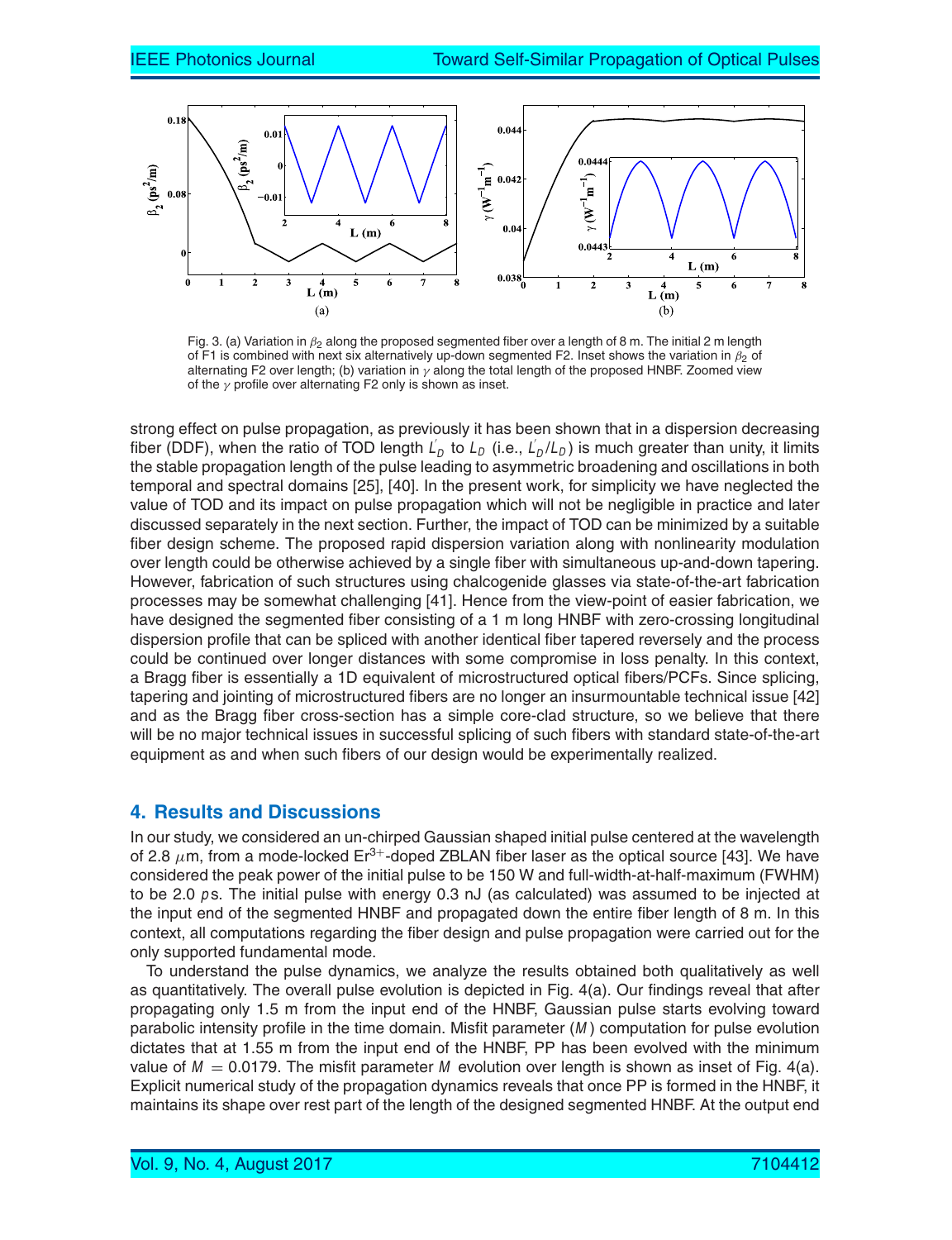

Fig. 4. (a) Evolution of self-similar pulses through the entire length of the segmented HNBF. Evolution of M over length in the inset; (b) variation of chirp developed at different HNBF lengths; (c) variation in normalized pulse power ( $P_n$ ) and normalized FWHM ( $\tau$ ) against fiber length; also variation of the ratio  $\tau/P_n$  with fiber length in the inset; and (d) variation of spectral intensity with wavelength for different fiber lengths.

of the fiber, a smooth self-similar PP with FWHM 4.12 ps and energy  $\sim$ 39 pJ has been observed with a linear chirp across its width. In this context, mid-IR laser sources delivering femtosecond pulses with energy in the order of nano-Joules [27], mid-IR supercontinuum sources spanning over wide ranges of wavelength with much higher peak power [44]–[46], etc. have already been reported in literature. As our fiber design is new, it can be further optimized in order to obtain much higher power and shorter pulse widths competing efficiently with the existing mid-IR sources. Corresponding variation in chirp for different propagation lengths is shown in Fig. 4(b). It is evident that starting from an un-chirped condition, the chirp developed at 2 m of HNBF length from the input end has a perfect linear nature without oscillations across the entire width of the pulse. With further propagation, the linearity of the chirp is restricted to the center portion of the entire pulse duration with a sharp change at the edges. It can be explained as an effect of increasing accumulation of nonlinear phase-shifts due to steeper leading and trailing edges, though ringing/pulse oscillations have not appeared yet. Moreover, outside the pulse duration chirp computation has been possible due to the presence of very small but non-zero values of the pulse, since in practice no pulse drastically drops to zero at its edges but gradually acquires the zero. We have also computed the variation in pulse width  $\tau$  (normalized) and normalized power  $P_n$  with HNBF length along with their ratio  $\tau/P_n$ .

In Fig. 4(c), we have shown the simultaneous variation of normalized pulse power  $(P_n)$  and normalized FWHM  $(τ)$  along the entire fiber length which clearly exhibit their complementary nature. To confirm the self-similar behavior of PP, we have shown the variation of  $\tau/P_n$  over 6 m of HNBF length in the inset of Fig. 4(c). Our computed results show that the variation in  $\tau/P_n$  has an average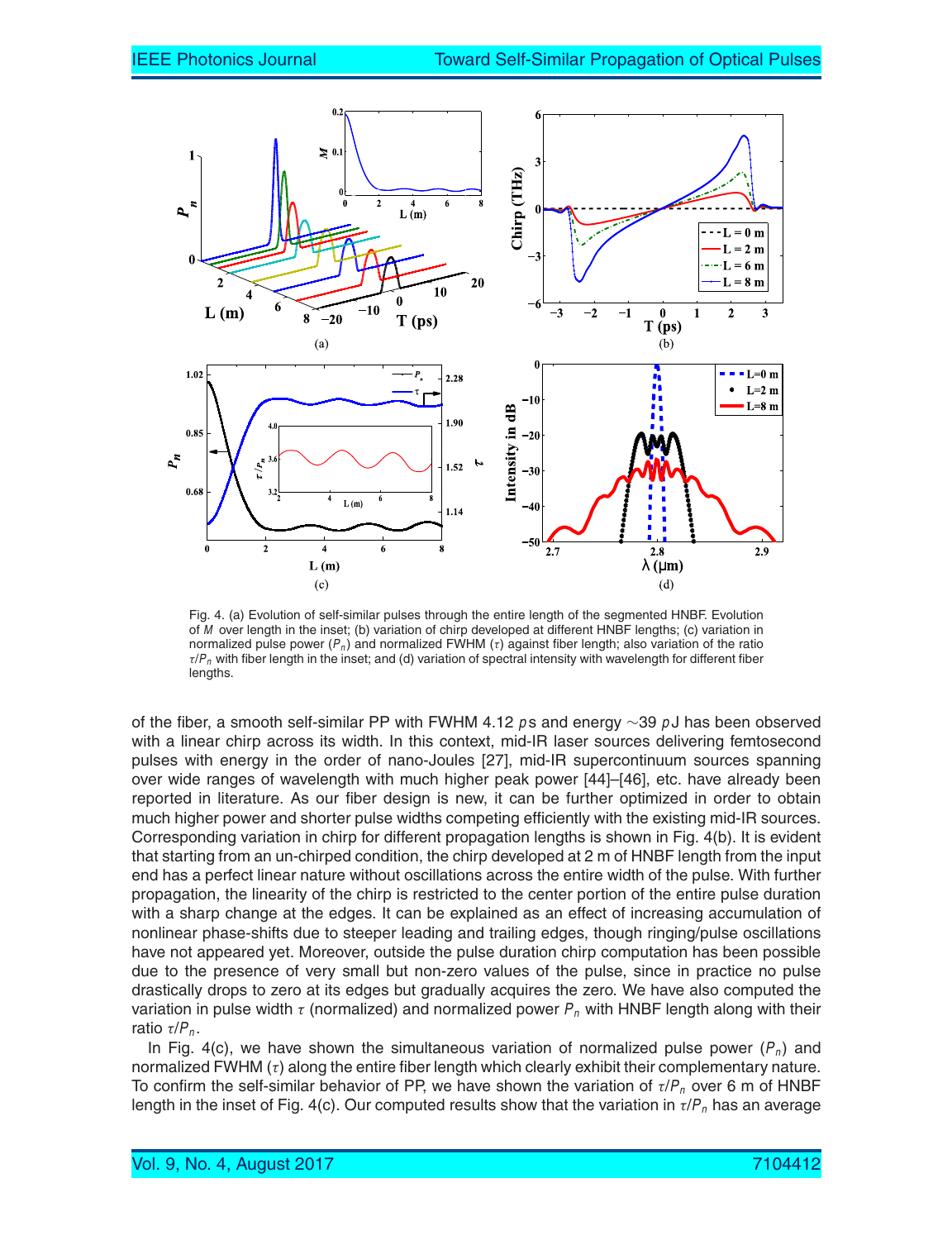

Fig. 5. (a) Temporal intensity profile (in logarithmic scale) of the output pulse and (b) spectral profile of the output pulse with (I) confinement loss only (blue solid curve) and (II) confinement, material and splice loss (red dashed curve).

of 3.595 with a standard deviation (SD) as low as 2.28%, which effectively implies a nearly constant variation over the chosen fiber length thereby establishing the self-similar nature of the evolved pulse. Furthermore, spectral changes during pulse propagation are explicitly depicted in Fig. 4(d) with a spectral broadening of ∼38 nm corresponding to 3 dB points at the output. Moreover, it is observed that large phase accumulation due to excessive nonlinearity broadens the spectral waveform significantly with large ripples at the top without destabilizing the temporal pulse profile. In this context, it is to note that the periodic dispersion landscape of our designed HNBF does not induce any instability of the spectrum which might take place as reported earlier [47], [48]. Computations reveal that the ratio of the peak value of the dispersion to the average value i.e.,  $|\beta_{2\text{peak}}/\beta_{2\text{avg}}| \sim 32$  which is much larger than unity and thus restricts the pulse dynamics to strong dispersion management regime. Moreover, the pulse detuning  $\Omega_k$  is much larger than the output spectrum with a negligible gain value which preserves the SS propagation. Fig. 5(a) shows the logarithmic plot of normalized power profile. The top-hat nature with steep vertical edges over 2 orders of magnitude is a clear signature of the pulse shape essentially being parabolic. Additionally, having included the propagation loss, we have compared the output temporal and spectral profiles as depicted in Fig. 5(a) and (b), respectively. In this context, we considered initially only the confinement loss (i.e.,  $4.5 \times 10^{-5}$  dB/m) which is almost negligible for our specific fiber design. In order to address the influence of loss due to 6 splices, we have neglected intrinsic losses assuming splicing of two fibers with identical geometries and mode field diameters, and considered only accumulated extrinsic loss of total 0.48 dB (i.e., maximum of 0.08 dB loss for each identical Bragg fiber splicing) [49]. Moreover, the material loss for the core only is taken to be 0.20 dB/m [50]. We have included these three types of losses in our fiber design and computation simultaneously and not separately as we have a highly nonlinear system. It is clear from Fig. 5 that incorporation of losses reduces only the energy content keeping pulse and spectrum shapes intact over a longer propagation length.

Realization of self-similar PPs over long distances in highly nonlinear passive optical fibers is restricted by few important factors. Soliton number N gives a relative measurement of GVD and SPM effect and determines which effect to dominate the pulse evolution depending on the respective values of  $L_D$  and  $L_{NL}$ . Moreover, influence of GVD is controlled by  $L_D$  and to reduce the dispersive effect, lower  $\beta_2$  values are required. On the other hand, high nonlinearity itself dictates a large value of  $\gamma$  with a consequential smaller  $L_{NL}$ . PP formation is accomplished for a particular set of  $\beta_2$  and  $\gamma$  values. However, excessive nonlinearity fails to be balanced by present dispersion which results in separate role of GVD and SPM on pulse evolution leading to OWB. Thus, PPs are formed in such SPM dominated fibers with a much shorter self-similar propagation regime. Besides, dominating GVD again results in pulse distortions, further reshaping, etc. leading to absence of any desired self-similair regime. Our proposed scheme of passive modulation of dispersion around the zero dispersion value enhances the aforesaid self-similar propagation regime with consequential rapid nonlinear modulations over long distances. According to our fiber design, F1 is a dispersiondecreasing and nonlinearity-increasing fiber with  $L<sub>D</sub>$  varying over a wide range, from a few meters to several kilometers with  $L_{NL}$  in the range of centimeters, thereby resulting in N variation from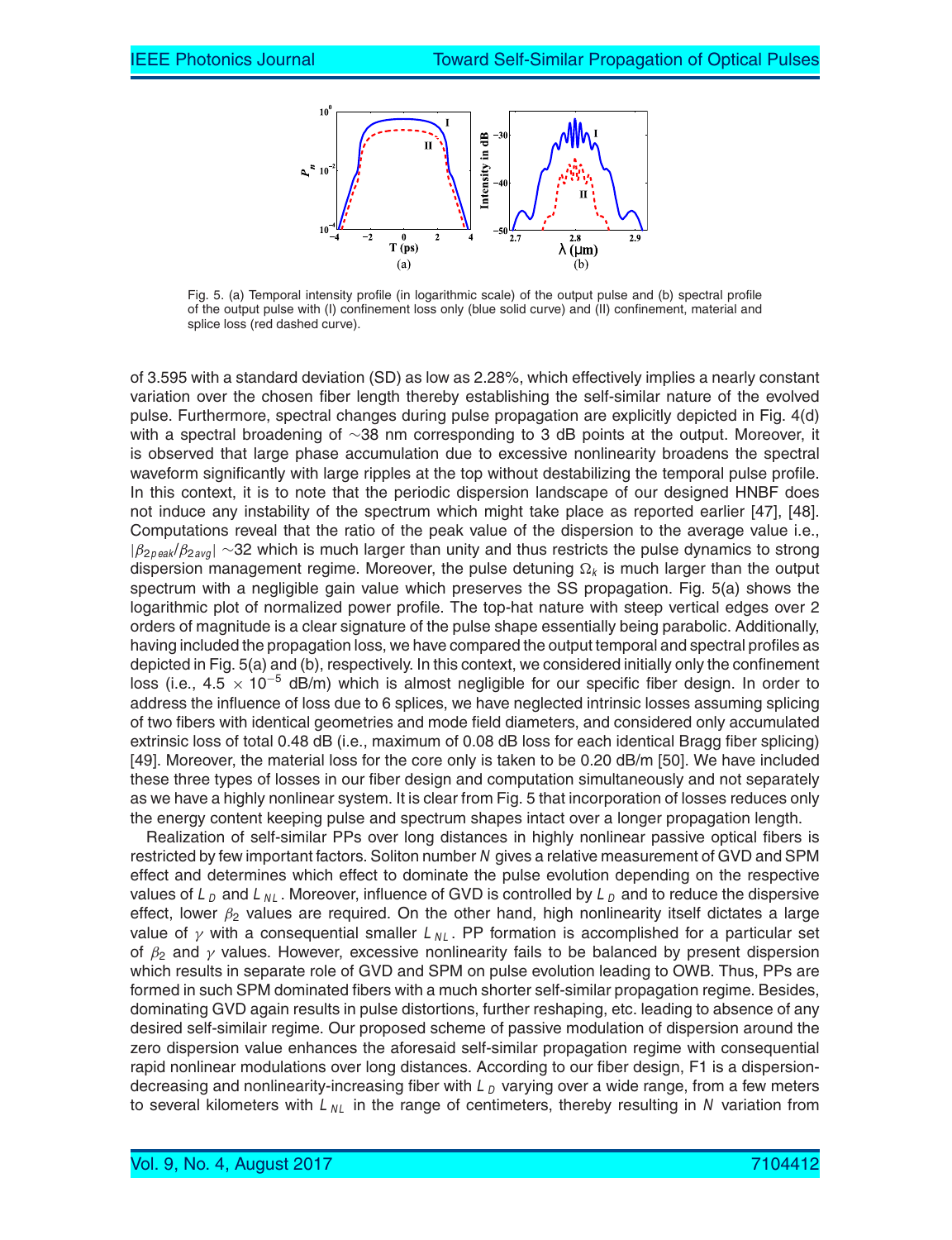

Fig. 6. (a) Temporal input and output profiles with the Raman effect and two-photon absorption effect accounting for nonlinear losses. (b) Spectral evolution of the pulse through the Bragg fiber in presence of TOD.

7 to 30 along the fiber length. Such variations in  $\beta_2$  and  $\gamma$  profiles dictate a gradual decrement of GVD effect, with a corresponding large nonlinearity which results in formation of efficient high power PPs within a very short HNBF length. In order to stabilize the so formed PPs over a longer propagation distance,  $\beta_2$  is gradually reduced to a value close to zero in F2 and PPs are allowed to propagate through a rapidly varying longitudinal dispersion profile around nearly-zero average. Simultaneously the nonlinear coefficient has been modulated with a non-zero mean value. For F2-fiber-series, the mean of the rapid  $\beta_2$  variation is around 0.005  $\rho$ s<sup>2</sup>/m which is maintained over a long propagation distance. Thus, GVD accumulated phase-shifts do not influence the temporal broadening of the pulse any further and hence we get a stable self-similar PP over long ranges. Moreover, the longitudinally modulated nonlinearity of the fiber only broadens the spectrum without destabilizing the temporal profile of the PP. For the entire fiber length N is much greater than 10; in fact, due to the exceptional design of the fiber, <sup>N</sup> varies with an average of ∼37 with peak power of the input pulse being 150 W.

The results shown so far are excluding the effect of higher order dispersion and nonlinear terms. Now we investigate the dynamics of the PPs under the effect of TOD and higher order nonlinearities. Firstly, the nonlinear terms relating effects like SRS and TPA have been included and the simulated results of (8) (excluding  $\beta_3$  term) depicted in Fig. 6(a) clearly shows that higher order nonlinearities have negligible effects on pulse propagation while pumping in the normal dispersion regime (on an average) of the designed fiber for the considered waveguide parameters and chosen picosecond pulses of relatively low input power [29], [51], [52]. Moreover, the effect of TOD has been included in the present work, which surely have a deleterious impact on pulse propagation in practice. Fig. 6(b) shows the distortion in pulse propagation due to the inclusion of TOD in such a segmented Bragg fiber which limits the length of the stable PP propagation. A new approach to significantly reduce the TOD effect in such fibers beyond the proposed length is being developed with a transverse chirped fiber structure and will be presented elsewhere.

In order to establish the suitability of the counterpart alternating fiber segment for our purpose, we have compared the obtained results with the corresponding outcome from a counterpart single fiber segment. For this, we have adopted a single fiber segment with the same near mean-zero dispersion profile (as shown in Fig. 2(b)) stretching over the entire propagation length and observed the pulse evolution through it after the parabolic reshaping. Fig. 7 depicts the evolution of M for both the alternating segment and the single fiber segment. A comparative study clearly states that for the single fiber segment, the input pulse transforms rapidly to PP attaining a lower M value, and propagates almost self-consistently over a shorter distance of propagation than that obtained for the alternating segment. Moreover, the pulse propagation through the single fiber segment is more prone to higher order nonlinear effects (e.g., four wave mixing, modulation instability etc; Raman effect has been deliberately excluded in our design/performance due to unavailability of all the relevant parameters for the core material) and thus the length of the stable selfsimilar propagation regime is likely to be restricted. The periodically varying dispersion landscape along with corresponding modulation in nonlinearity has been adopted to avoid the higher order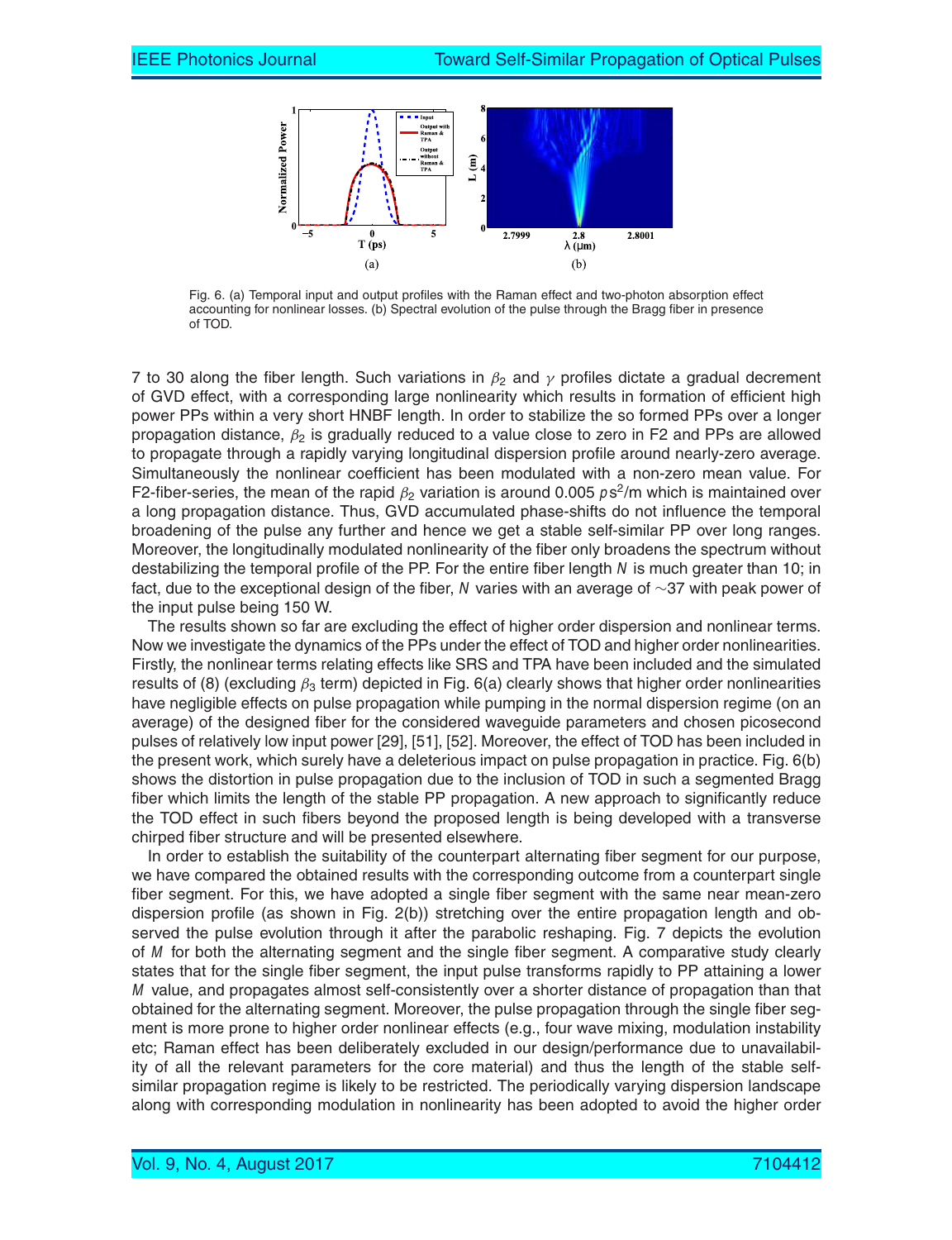

Fig. 7. Evolution of misfit parameter M for both the counterpart alternating fiber segment (blue curve) and single fiber segment (black dashed curve)

phase-matching based nonlinear effects, however propagating pulse would feel a high N value required to maintain the self-similarity over a longer propagation distance.

## **5. Conclusion**

In this paper, a novel scheme of rapidly varying longitudinal dispersion profile around a mean value close to zero with consequential simultaneous modulation in nonlinear coefficients, has been proposed in order to achieve self-similar stable propagation in passive fibers. To implement the proposed scheme, we have designed a *GeAsSe/AsSe* glass based highly nonlinear and segmented Bragg fiber. At 2.8  $\mu$ m, a self-similar parabolic pulse with 4.12 ps FWHM and ∼38 nm of 3 dB spectral broadening for propagation over several meters of our designed fiber has been achieved numerically. Notably, sustained self-similarity of such parabolic pulses with propagation over longer lengths makes them suitable for potential applications in high power delivery and SC generaion. We claim this finding as first ever report self-similar propagation of such PPs after formation over a longer distance through a suitably designed passive fiber in the mid-IR.

#### **References**

- [1] A. Barh, S. Ghosh, G. P. Agrawal, R. K. Varshney, I. D. Aggarwal, and B. P. Pal, "Design of an efficient mid-ir light source using chalcogenide holey fibers: A numerical study," *J. Opt.*, vol. 15, no. 3, 2013, Art. no. 035205. [Online]. Available: http://stacks.iop.org/2040-8986/15/i=3/a=035205
- [2] S. Jackson, "Towards high-power mid-infrared emission from a fibre laser," *Nature Photon.*, vol. 6, pp. 423–431, 2012.
- [3] I. Ilev and R. Waynant, *Mid-Infrared Semiconductor Optoelectronics*, A. Krier, Ed. London, U.K.: Springer-Verlag, 2006.
- [4] V. A. Serebryakov, E. V. Boko, N. N. Petrishchev, and A. V. Yan, "Medical applications of mid-ir lasers. Problems and prospects," *J. Opt. Technol.*, vol. 77, no. 1, pp. 6–17, Jan. 2010. [Online]. Available: http://jot. osa.org/abstract.cfm?URI=jot-77-1-6
- [5] B. Eggleton, B. Luther-Davies, and K. Richardson, "Chalcogenide photonics," *Nature Photon.*, vol. 5, pp. 141–148, 2011.
- [6] J. Sanghera and I. Aggarwal, "Active and passive chalcogenide glass optical fibers for ir applications: A review," *J. Non-Crys. Solids*, vol. 256, pp. 6–16, 1999.
- [7] R. Wang *et al.*, "Identifying the best chalcogenide glass compositions for the application in mid-infrared waveguides," *Proc. SPIE*, vol. 9444, 2015, Art. no. 944406. [Online]. Available: http://dx.doi.org/10.1117/12.2074815
- [8] A. Yang *et al.*, "GaSbS chalcogenide glasses for mid-infrared applications," *J. Amer. Ceram. Soc.*, vol. 99, no. 1, pp. 12–15, 2016.
- [9] G. Barenblatt, Scaling, Self-Similarity, and Intermediate Asymptotics: Dimensional Analysis and Intermediate Asymp*totics*. Cambridge, U.K.: Cambridge Univ. Press, 1996.
- [10] V. I. Kruglov, A. C. Peacock, and J. D. Harvey, "Exact self-similar solutions of the generalized nonlinear schrödinger equation with distributed coefficients," *Phys. Rev. Lett.*, vol. 90, Mar. 2003, Art. no. 113902. [Online]. Available: http://link.aps.org/doi/10.1103/PhysRevLett.90.113902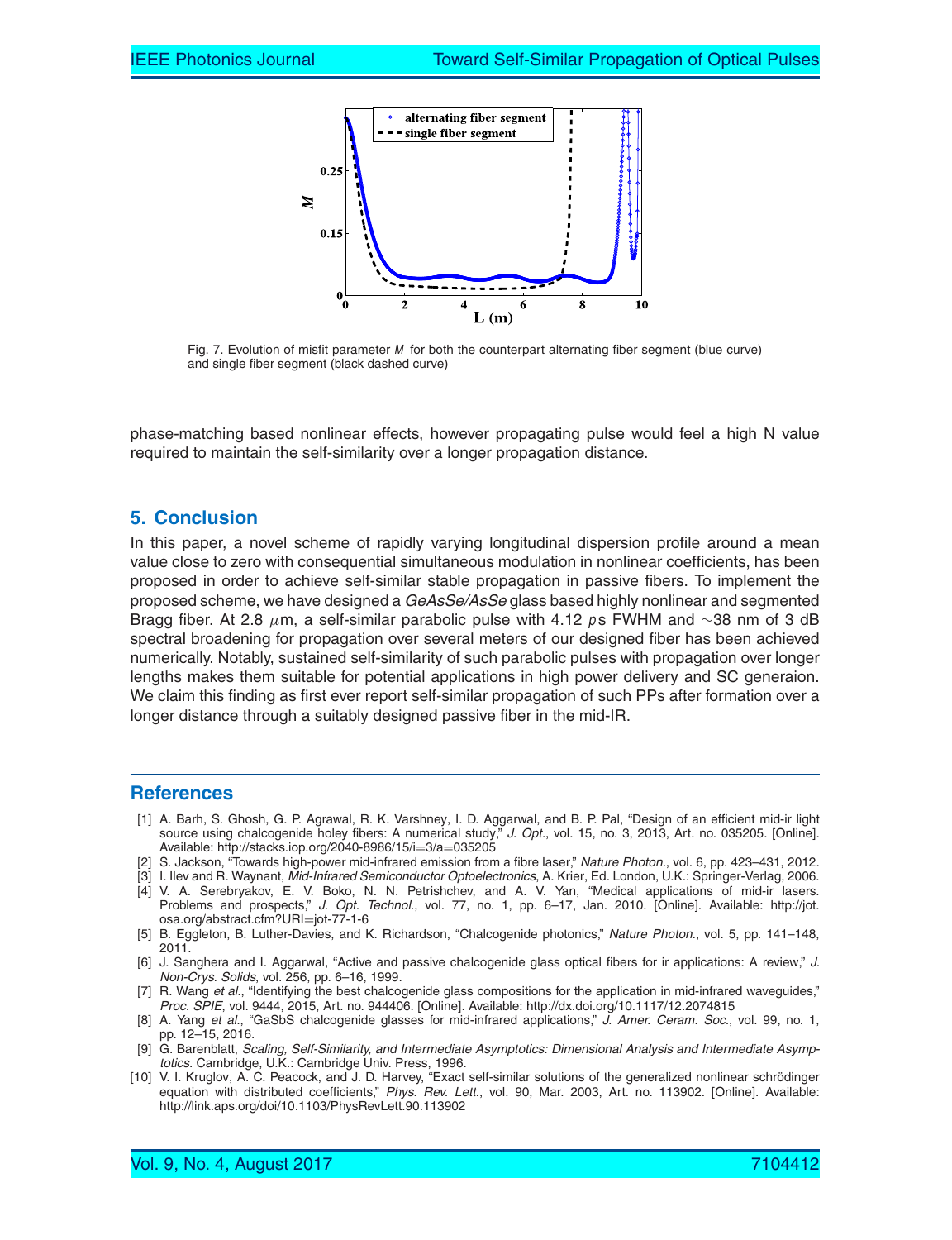- [11] T. Hirooka and M. Nakazawa, "Parabolic pulse generation by use of a dispersion-decreasing fiber with normal group-velocity dispersion," *Opt. Lett.*, vol. 29, no. 5, pp. 498–500, Mar. 2004. [Online]. Available: http://ol.osa.org/abstract.cfm?URI=ol-29-5-498
- [12] D. Anderson, M. Desaix, M. Karlsson, M. Lisak, and M. L. Quiroga-Teixeiro, "Wave-breaking-free pulses in nonlinearoptical fibers," *J. Opt. Soc. Amer. B*, vol. 10, pp. 1185–1190, Jul. 1993.
- [13] W. J. Tomlinson, R. H. Stolen, and A. M. Johnson, "Optical wave breaking of pulses in nonlinear optical fibers," *Opt. Lett.*, vol. 10, pp. 457–459, Sep. 1985.
- [14] M. E. Fermann, V. I. Kruglov, B. C. Thomsen, J. M. Dudley, and J. D. Harvey, "Self-similar propagation and amplification of parabolic pulses in optical fibers," *Phys. Rev. Lett.*, vol. 84, pp. 6010–6013, Jun. 2000.
- [15] V. I. Kruglov, A. C. Peacock, J. D. Harvey, and J. M. Dudley, "Self-similar propagation of parabolic pulses in normaldispersion fiber amplifiers," *J. Opt. Soc. Amer. B*, vol. 19, no. 3, pp. 461–469, Mar. 2002.
- [16] F. O. Ilday, J. R. Buckley, W. G. Clark, and F. W. Wise, "Self-similar evolution of parabolic pulses in a laser," *Phys. Rev. Lett.*, vol. 92, May 2004, Art. no. 213902. [Online]. Available: http://link.aps.org/doi/10.1103/PhysRevLett.92.213902
- [17] F. Parmigiani *et al.*, "Ultra-flat spm-broadened spectra in a highly nonlinear fiber using parabolic pulses formed in a fiber bragg grating," *Opt. Exp.*, vol. 14, pp. 7617–7622, Aug. 2006.
- [18] C. Finot, B. Barviau, G. Millot, A. Guryanov, A. Sysoliatin, and S. Wabnitz, "Parabolic pulse generation with active or passive dispersion decreasing optical fibers," *Opt. Exp.*, vol. 15, pp. 15824–15835, Nov. 2007.
- [19] A. Chong *et al.*, "Pulse generation without gain-bandwidth limitation in a laser with self-similar evolution," *Opt. Exp.*, vol. 20, no. 13, pp. 14213-14220, Jun. 2012. [Online]. Available: http://www.opticsexpress.org/abstract.cfm?URI=oe-20-13-14213
- [20] S. Lavdas, J. B. Driscoll, H. Jiang, R. R. Grote, R. M. Osgood, and N. C. Panoiu, "Generation of parabolic similaritons in tapered silicon photonic wires: Comparison of pulse dynamics at telecom and mid-infrared wavelengths," *Opt. Lett.*, vol. 38, pp. 3953–3956, Oct. 2013.
- [21] A. Barh, S. Ghosh, R. Varshney, and B. Pal, "A tapered chalcogenide microstructured optical fiber for mid-ir parabolic pulse generation: Design and performance study," *IEEE J. Sel. Topics Quantum Electron.*, vol. 20, no. 5, pp. 590–596, Sep./Oct. 2014.
- [22] C. Finot and S. Boscolo, "Parabolic similaritons in optical fibers," in Odyssey of Light in Nonlinear Optical Fibers: Theory *and Applications*. Boca Raton, FL, USA: CRC Press, 2015.
- [23] P. Biswas, P. Adhikary, A. Biswas, and S. Ghosh, "Formation and stability analysis of parabolic pulses through specialty microstructured optical fibers at 2.1 µm," *Opt. Commun.*, vol. 377, pp. 120–127, 2016. [Online]. Available: http://www.sciencedirect.com/science/article/pii/S0030401816303996
- [24] C. Finot, L. Provost, P. Petropoulos, and D. J. Richardson, "Parabolic pulse generation through passive nonlinear pulse reshaping in a normally dispersive two segment fiber device," *Opt. Exp.*, vol. 15, no. 3, pp. 852–864, Feb. 2007. [Online]. Available: http://www.opticsexpress.org/abstract.cfm?URI=oe-15-3-852
- [25] S. O. Iakushev, O. V. Shulika, and I. A. Sukhoivanov, "Passive nonlinear reshaping towards parabolic pulses in the steady-state regime in optical fibers," *Opt. Commun.*, vol. 285, pp. 4493–4499, 2012.
- [26] C. Finot, J. M. Dudley, B. Kibler, D. J. Richardson, and G. Millot, "Optical parabolic pulse generation and applications," *IEEE J. Quantum Electron.*, vol. 45, no. 11, pp. 1482–1489, 2009.
- [27] A.Chong, L. Wright, and F. Wise, "Ultrafast fiber lasers based on self-similar pulse evolution: a review of current progress," *Rep. Prog. Phys.*, vol. 78, pp. 113901-1–113901-15, Oct. 2015.
- [28] G. Agrawal, *Nonlinear Fiber Optics*. New York, NY, USA: Academic Press, 2007.
- [29] C. Xiong *et al.*, "Characterization of picosecond pulse nonlinear propagation in chalcogenide As<sub>2</sub>S<sub>3</sub> fiber," *Appl. Opt.*, vol. 48, no. 29, pp. 5467–5474, Oct. 2009. [Online]. Available: http://ao.osa.org/abstract.cfm?URI=ao-48-29-5467
- [30] G. Jiang, Y. Fu, Y. Huang, and H. Chen, "Generation of the self-similar parabolic pulses by designing comb-like profiled dispersion fiber based on alternately arranged single-mode fibers and dispersion-shifted fibers," *Optik*, vol. 124, no. 22, pp. 5328–5331, 2013.
- [31] D. Ghosh, D. Chowdhury, and M. Basu, "Silica based highly nonlinear fibers to generate parabolic self-similar pulses," *Opt. Quant. Electron.*, vol. 47, pp. 2615–2635, 2015.
- [32] Infrared chalcogenide glass IRG 24, Advanced Optics, Schott AG, Mainz, Germany, 2016. [Online]. Available: http://www.schott.com/advanced\_optics/english/download/schott-infrared- chalcog-glasses-irg24-january-2016 eng.pdf
- [33] Infrared chalcogenide glass IRG 26, Advanced Optics, Schott AG, Mainz, Germany, 2016. [Online]. Available: http://www.schott.com/advanced\_optics/english/download/schott-infrared- chalcog-glasses-irg26-january-2016 eng.pdf
- [34] I. Kubat *et al.*, "Mid-infrared supercontinuum generation to 12.5µm in large na chalcogenide step-index fibres pumped at 4.5µm," *Opt. Exp.*, vol. 22, no. 16, pp. 19169–19182, Aug. 2014. [Online]. Available: http://www.opticsexpress.org/abstract.cfm?URI=oe-22-16-19169
- [35] C. Finot, "Dispersion managed self-similar parabolic pulses," *J. Opt. A, Pure Appl. Opt.*, vol. 10, no. 8, 2008, Art. no. 085101. [Online]. Available: http://stacks.iop.org/1464-4258/10/i=8/a=085101
- [36] S. Ghosh, R. K. Varshney, B. P. Pal, and G. Monnom, "A bragg-like chirped clad all-solid microstructured optical fiber with ultra-wide bandwidth for short pulse delivery and pulse reshaping," *Opt. Quantum Electron.*, vol. 42, no. 1, pp. 1–14, 2010. [Online]. Available: http://dx.doi.org/10.1007/s11082-010-9417-8
- [37] D.-I. Yeom, E. C. Mägi, M. R. E. Lamont, M. A. F. Roelens, L. Fu, and B. J. Eggleton, "Low-threshold supercontinuum generation in highly nonlinear chalcogenide nanowires," *Opt. Lett.*, vol. 33, no. 7, pp. 660–662, Apr. 2008. [Online]. Available: http://ol.osa.org/abstract.cfm?URI=ol-33-7-660
- [38] E. C. Mägi, L. B. Fu, H. C. Nguyen, M. R. E. Lamont, D. I. Yeom, and B. J. Eggleton, "Enhanced kerr nonlinearity in sub-wavelength diameter As<sub>2</sub>Se<sub>3</sub> chalcogenide fiber tapers," *Opt. Exp.*, vol. 15, no. 16, pp. 10324–10329, Aug. 2007. [Online]. Available: http://www.opticsexpress.org/abstract.cfm?URI=oe-15-16-10324
- [39] L. Brilland *et al.*, "Fabrication of complex structures of holey fibers in chalcogenide glass," *Opt. Exp.*, vol. 14, no. 3, pp. 1280–1285, Feb. 2006. [Online]. Available: http://www.opticsexpress.org/abstract.cfm?URI=oe-14-3-1280